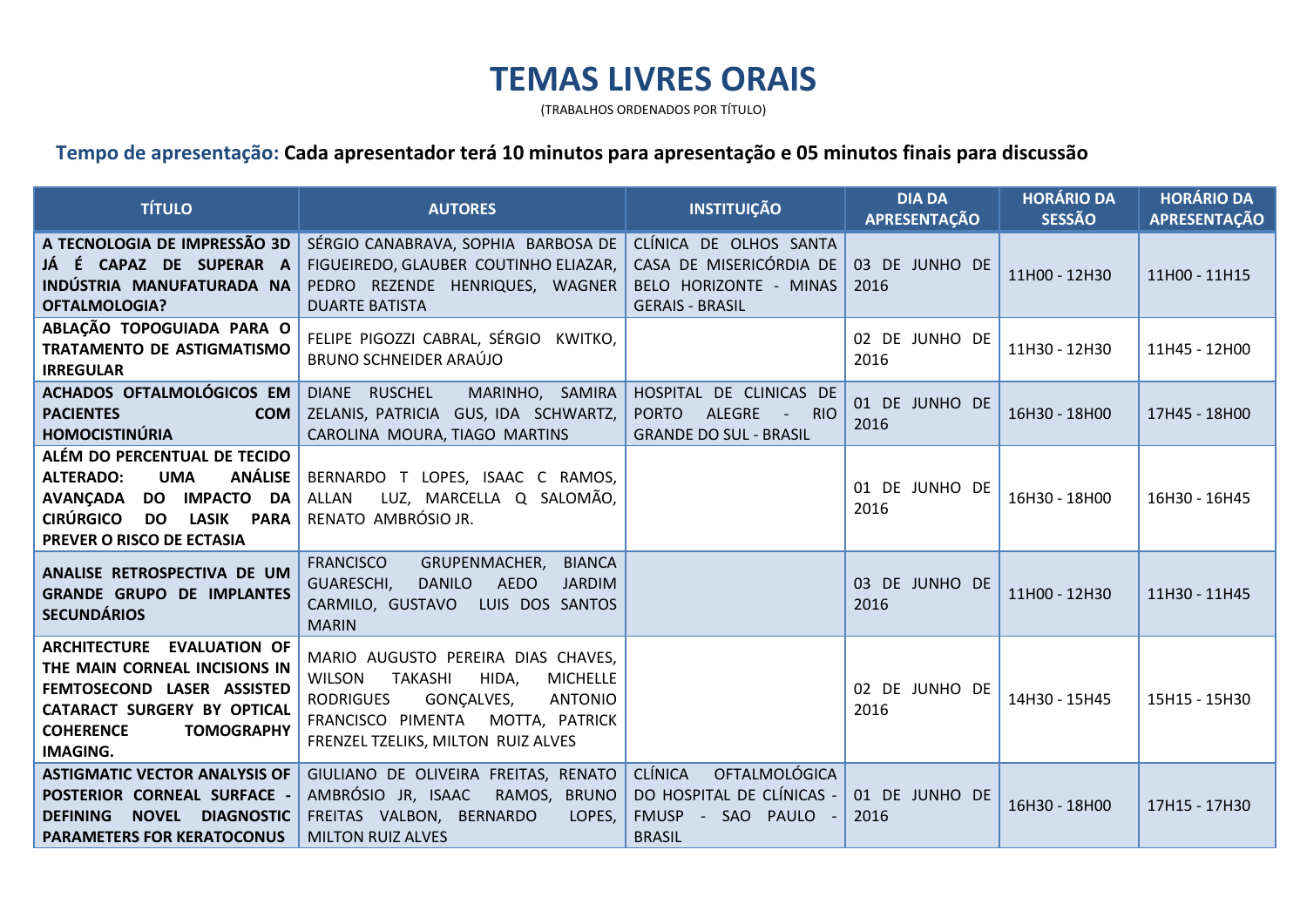| AVALIAÇÃO DA EFICÁCIA DO<br>SEGMENTO DE ANEL CORNEANO<br>DE 300 GRAUS DE ARCO NA<br>CORREÇÃO DO ASTIGMATISMO<br><b>CERATOMÉTRICO EM OLHOS COM</b><br><b>CERATOCONE</b>                                                                          | DA SILVA<br>LETICIA MARIA<br>GARCIA,<br>FREDERICO BICALHO DIAS DA SILVA, SARA<br>CRISTINA SILVA BUENO                                                                                         |                                                                                    | 03 DE JUNHO DE<br>2016 | 14H30 - 15H45 | 15H00 - 15H15 |
|-------------------------------------------------------------------------------------------------------------------------------------------------------------------------------------------------------------------------------------------------|-----------------------------------------------------------------------------------------------------------------------------------------------------------------------------------------------|------------------------------------------------------------------------------------|------------------------|---------------|---------------|
| <b>AVALIAÇÃO</b><br><b>PACIENTES</b><br><b>DE</b><br>SUBMETIDOS À CIRURGIA DE<br>CERATOPRÓTESE DE DOHLMAN-<br><b>DOANE TIPO I</b>                                                                                                               | MARIA ZAMBON,<br>GABRIELA<br><b>DANIEL</b><br>WASILEVSKI, JÚLIA FORTES SCHUCHOVSKI                                                                                                            |                                                                                    | 02 DE JUNHO DE<br>2016 | 16H45 - 18H15 | 17H30 - 17H45 |
| <b>ENDOTÉLIO</b><br><b>AVALIAÇÃO</b><br><b>DO</b><br><b>CORNEANO:</b><br><b>ESTUDO</b><br>PROSPECTIVO DE 90 OLHOS NO<br>PRÉ E PÓS OPERTÓRIO DE<br><b>CATARATA</b>                                                                               | JÚLIA ALMEIDA, EDUARDO<br>YAMANE<br>FILHO, JACQUELINE PROVENZANO                                                                                                                              |                                                                                    | 03 DE JUNHO DE<br>2016 | 16H45 - 18H15 | 17H15 - 17H30 |
| <b>CAN UPPER</b><br><b>BLEPHAROPLASTY</b><br><b>INFLUENCE IOL CALCULATIONS?</b>                                                                                                                                                                 | EVANDRO RIBEIRO DINIZ, MARIA EUGENIA<br>VOLA, RENATO LISBOA, NICOLAS CESARIO<br><b>RICARDO</b><br>PEREIRA,<br><b>TOMOYOSHI</b><br>KANECADAN, ADRIANA DOS SANTOS<br><b>FORSETO</b>             | <b>BOS - SAO PAULO - BRASIL</b>                                                    | 03 DE JUNHO DE<br>2016 | 11H00 - 12H30 | 11H15 - 11H30 |
| <b>CONGÊNITA:</b><br><b>CATARATA</b><br>NÚMERO DE<br><b>AUMENTO</b><br><b>DO</b><br><b>CIRURGIAS</b><br><b>REALIZADAS</b><br>NO.<br><b>BRASIL</b>                                                                                               | GUILHERME MACEDO SOUZA, ANA ÁUREA<br>VILAS BOAS POMBO HILARIÃO, LAIS SOUSA<br>PORTO, HAYANA DE JESUS SARMENTO,<br>REGINA CARNEIRO<br><b>MYLLA</b><br>SANTOS,<br>VINÍCIUS FERNANDES DE FREITAS | ACADÊMICA<br><b>LIGA</b><br>DE<br>OFTALMOLOGIA DA BAHIA -<br><b>BAHIA - BRASIL</b> | 01 DE JUNHO DE<br>2016 | 16H30 - 18H00 | 17H30 - 17H45 |
| CERATOTOMIA ARQUEADA COM<br>LASER DE FEMTOSSEGUNDO NO<br><b>TRATAMENTO</b><br><b>DE</b><br><b>ALTO</b><br><b>APÓS</b><br><b>ASTIGMATISMO</b><br>TRANSPLANTE DE CÓRNEA                                                                           | BRUNO SCHNEIDER DE ARAUJO, FELIPE<br>PIGOZZI CABRAL, SÉRGIO KWITKO                                                                                                                            | <b>OFTALMOCENTRO</b><br>- RIO I<br><b>GRANDE DO SUL - BRASIL</b>                   | 02 DE JUNHO DE<br>2016 | 14H30 - 15H45 | 14H45 - 15H00 |
| <b>CLINICAL</b><br><b>AFTER</b><br><b>OUTCOMES</b><br><b>IMPLANTATION</b><br>OF<br>$\mathsf{A}$<br><b>NEW</b><br>INTRASTROMAL CORNEAL RING<br>WITH A 140-DEGREE OF ARC<br>LENGTH IN<br><b>PATIENTS</b><br><b>WITH</b><br><b>CORNEAL ECTASIA</b> | JORDANA SANDES BARBOSA, LEONARDO<br>TORQUETTI, ROBSON SOARES DA SILVA,<br>LARISSA<br>ROSSANA STIVAL,<br>MIRELLA<br>MACHADO, PAULO FERRARA                                                     | <b>CEROF - GOIAS - BRASIL</b>                                                      | 02 DE JUNHO DE<br>2016 | 16H45 - 18H15 | 17H45 - 18H00 |
| ANATÔMICA E<br><b>COMPARAÇÃO</b><br><b>FUNCIONAL</b><br><b>ENTRE</b><br><b>DUAS</b>                                                                                                                                                             | RENAN FERREIRA BRITO CÂNDIDO, ANDRÉ   INSTITUTO DE ASSISTÊNCIA  <br>CHANG CHOU, MARIA EMÍLIA XAVIER                                                                                           | MÉDICA<br><b>AO</b><br>SERVIDOR                                                    | 03 DE JUNHO DE<br>2016 | 14H30 - 15H45 | 15H15 - 15H30 |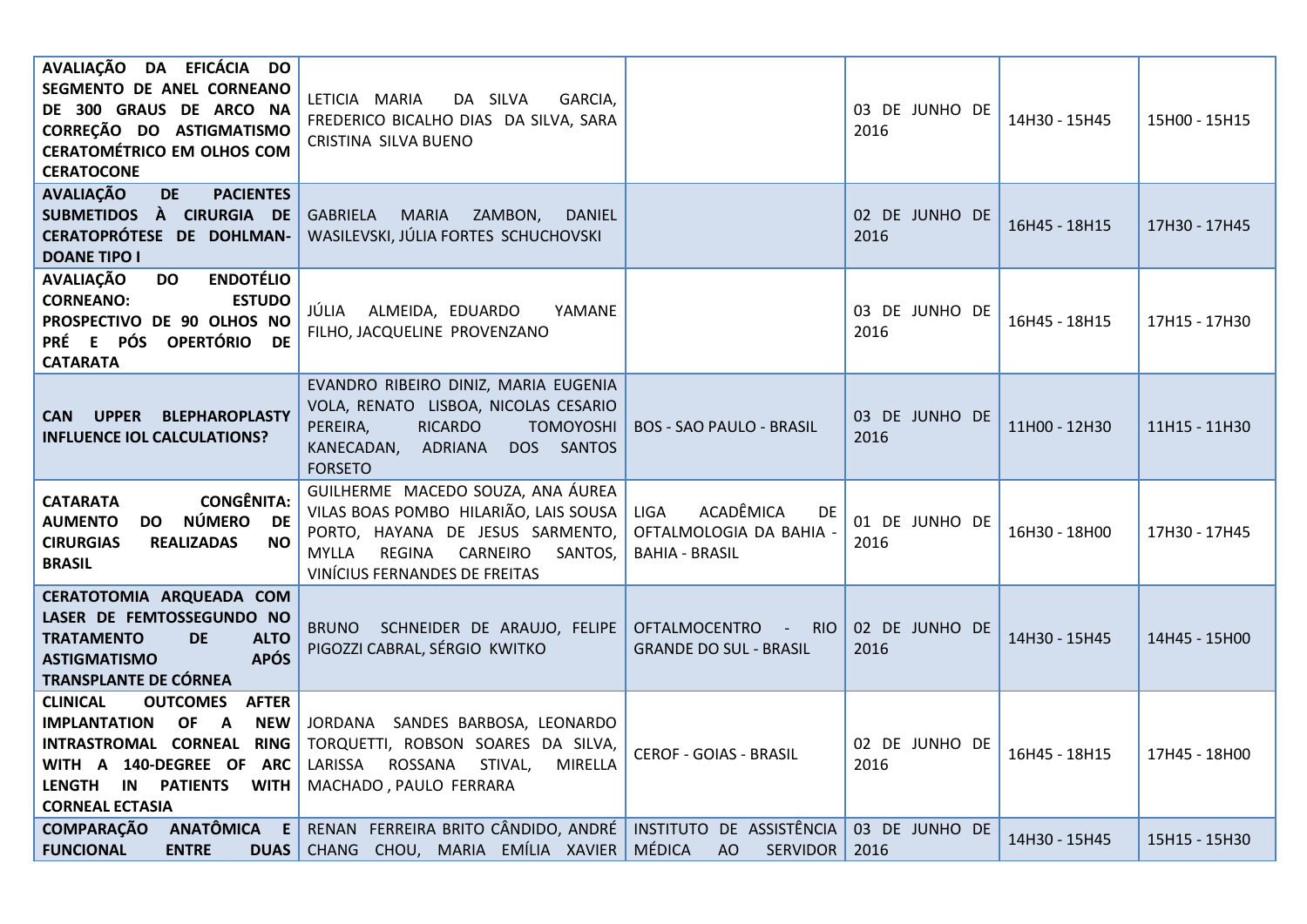| DIFERENTES TÉCNICAS DE INCISÃO   SANTOS ARAÚJO                            |                                                                                                                  | PÚBLICO ESTADUAL DE SÃO                                                          |                        |               |               |
|---------------------------------------------------------------------------|------------------------------------------------------------------------------------------------------------------|----------------------------------------------------------------------------------|------------------------|---------------|---------------|
| EM CÓRNEA CLARA<br><b>APÓS</b>                                            |                                                                                                                  | PAULO - IAMSPE - SAO                                                             |                        |               |               |
| <b>NÃO</b><br><b>FACOEMULSIFICAÇÃO</b>                                    |                                                                                                                  | PAULO - BRASIL                                                                   |                        |               |               |
| <b>COMPLICADA</b>                                                         |                                                                                                                  |                                                                                  |                        |               |               |
| <b>CURVA DE SOBREVIDA</b><br><b>DOS</b>                                   |                                                                                                                  |                                                                                  |                        |               |               |
| TRANSPLANTES DE CÓNREA EM                                                 | GABRIELLE SENTER, ANNE ELISE CRUZ DO                                                                             |                                                                                  |                        |               |               |
| CERATOCONE REALIZADOS NO                                                  | CARMO<br>CHAVES,<br><b>DIANE</b><br><b>RUSCHEL</b>                                                               |                                                                                  | 02 DE JUNHO DE         |               |               |
| HOSPITAL DE CLÍNICAS DE PORTO                                             | MARINHO, SERGIO<br>KWITKO, BRUNA                                                                                 |                                                                                  | 2016                   | 14H30 - 15H45 | 15H00 - 15H15 |
| ALEGRE: CIRURGIÕES EXPERIENTE                                             | SCHIMITT DE LACERDA                                                                                              |                                                                                  |                        |               |               |
| <b>VS EM TREINAMENTO</b>                                                  |                                                                                                                  |                                                                                  |                        |               |               |
| DMEK EM HOSPITAL-ESCOLA NO<br>SUL DO BRASIL: SÉRIE DOS                    | BRUNO SCHNEIDER DE ARAUJO, FELIPE<br>PIGOZZI CABRAL, MELISSA MANFROI DAL<br>PIZZOL, TIAGO LANSINI, DIANE RUSCHEL | HOSPITAL DE CLÍNICAS DE<br>PORTO ALEGRE<br><b>RIO</b><br>$\sim 100$ km s $^{-1}$ | 03 DE JUNHO DE<br>2016 | 16H45 - 18H15 | 17H00 - 17H15 |
| PRIMEIROS 24 CASOS                                                        | MARINHO, SÉRGIO KWIKTO                                                                                           | <b>GRANDE DO SUL - BRASIL</b>                                                    |                        |               |               |
| <b>EFICÁCIA</b><br><b>CROSSLINKING</b><br><b>DO</b>                       |                                                                                                                  |                                                                                  |                        |               |               |
| <b>CORNEANO EM PORTADORES DE</b>                                          | RENATA TAVARES SILVA, EVANDRO RIBEIRO                                                                            | INSTITUTO<br>MINEIRO DE<br>OLHOS- IMOL - MINAS                                   | 03 DE JUNHO DE         | 16H45 - 18H15 | 17H45 - 18H00 |
| <b>CERATOCONE</b><br><b>IDADE</b><br><b>COM</b>                           | <b>DINIZ</b>                                                                                                     | <b>GERAIS - BRASIL</b>                                                           | 2016                   |               |               |
| <b>INFERIOR A 18 ANOS</b>                                                 |                                                                                                                  |                                                                                  |                        |               |               |
| ENERGIA DE ULTRASSOM E                                                    |                                                                                                                  |                                                                                  |                        |               |               |
| VOLUME DE IRRIGAÇÃO USADOS                                                |                                                                                                                  |                                                                                  |                        |               |               |
| NA CIRURGIA DE CATARATA COM                                               | GUILHERME HORTA, ROGÉRIO<br>HORTA,                                                                               |                                                                                  | 03 DE JUNHO DE         |               |               |
| FACO CONVENCIONAL VERSUS<br><b>CIRURGIA</b><br><b>CATARATA</b>            | KÁTIA STEINFELD                                                                                                  |                                                                                  | 2016                   | 11H00 - 12H30 | 11H45 - 12H00 |
| <b>DE</b><br><b>ASSISTIDA</b><br><b>PELO</b><br><b>LASER</b><br><b>DE</b> |                                                                                                                  |                                                                                  |                        |               |               |
| <b>FEMTOSSEGUNDO</b>                                                      |                                                                                                                  |                                                                                  |                        |               |               |
| ENQUETE ENTRE ESPECIALISTAS                                               |                                                                                                                  |                                                                                  |                        |               |               |
| DE<br><b>CATARATA</b><br><b>SOBRE</b>                                     |                                                                                                                  |                                                                                  |                        |               |               |
| <b>PREFERÊNCIAS</b><br><b>PRÁTICAS</b><br>E                               | FERNANDO CRESTA, NATÁLIA AMORIM,                                                                                 | HOSPITAL OFTALMOLOGICO                                                           | 03 DE JUNHO DE         |               |               |
| RELACIONADAS AO IMPLANTE DE                                               | MARIANA COLOMBO, LYCIA<br>PEDRAL,                                                                                | DE SOROCABA - SAO PAULO                                                          | 2016                   | 16H45 - 18H15 | 16H45 - 17H00 |
| <b>LENTES</b><br><b>INTRA-OCULARES</b>                                    | FELIPE OLIVEIRA SOUSA, ADRIANA FORSETO                                                                           | - BRASIL                                                                         |                        |               |               |
| <b>MULTIFOCAIS</b>                                                        |                                                                                                                  |                                                                                  |                        |               |               |
| ESTABILIDADE ROTACIONAL DA                                                | BRUNO SCHNEIDER DE ARAUJO, FELIPE                                                                                | OFTALMOCENTRO -<br>RIO I                                                         | 03 DE JUNHO DE         |               |               |
| <b>SULCOFLEX<sup>®</sup> TÓRICA</b>                                       | PIGOZZI CABRAL, SÉRGIO KWITKO                                                                                    | <b>GRANDE DO SUL - BRASIL</b>                                                    | 2016                   | 11H00 - 12H30 | 12H15 - 12H30 |
| <b>EVALUATION OF CORNEAL POWER</b>                                        | LISANDRO LIBONI RIOS, PEDRO POLASTRI                                                                             |                                                                                  | 03 DE JUNHO DE         |               |               |
| MEASUREMENTS OBTAINED BY                                                  | PEIXOTO, CARLOS GUILLERMO ARCE,                                                                                  |                                                                                  | 2016                   | 16H45 - 18H15 | 17H30 - 17H45 |
| THREE DIFFERENT DEVICES                                                   | LEONARDO TORQUETTI COSTA                                                                                         |                                                                                  |                        |               |               |
| <b>EXPERIENCE WITH TYPE I BOSTON</b>                                      | TIAGO LANSINI, DIANE RUSCHEL MARINHO,                                                                            | HOSPITAL DE CLINICAS DE                                                          | 03 DE JUNHO DE         | 14H30 - 15H45 | 15H30 - 15H45 |
| <b>K-PRO</b>                                                              | <b>SERGIO KWITKO</b>                                                                                             | ALEGRE<br><b>PORTO</b><br>$\sim 100$ km s $^{-1}$                                | RIO 2016               |               |               |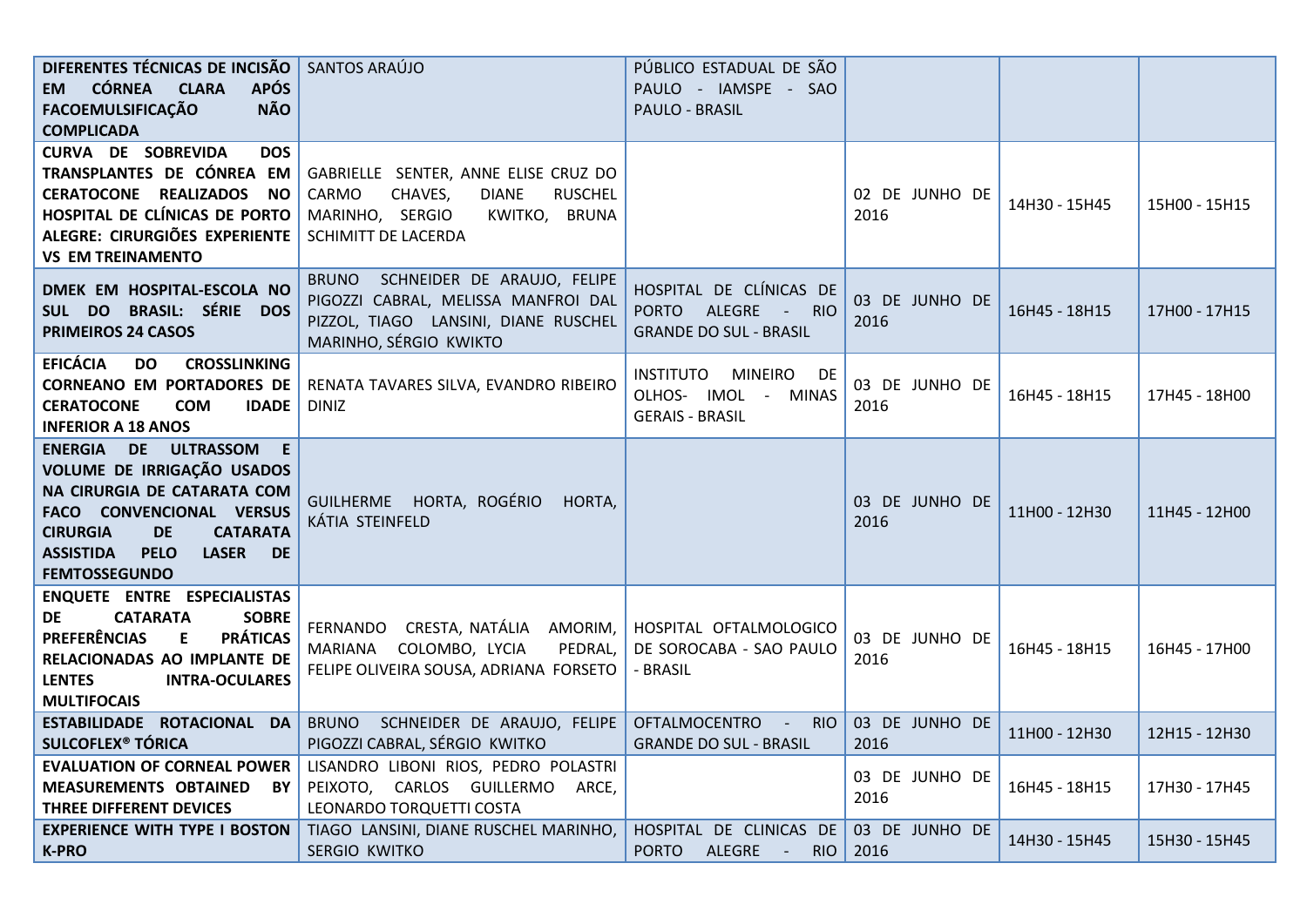|                                                                                                                                                                                                                                        |                                                                                                                                                                                                          | <b>GRANDE DO SUL - BRASIL</b>                                                                                                                                          |                        |               |               |
|----------------------------------------------------------------------------------------------------------------------------------------------------------------------------------------------------------------------------------------|----------------------------------------------------------------------------------------------------------------------------------------------------------------------------------------------------------|------------------------------------------------------------------------------------------------------------------------------------------------------------------------|------------------------|---------------|---------------|
| HAIGIS AND SRKT FORMULAE<br>ACCURACY FOR INTENTIONAL<br><b>MYOPIC OVERCORRECTION</b>                                                                                                                                                   | DALTO,<br>RODRIGO<br>FAEDA<br><b>MIRIAM</b><br>FERREIRA, ROBERTO PINTO COELHO, JAYTER<br>SILVA PAULA, TOMÁS<br>TEXEIRA-PINTO,<br>ANDRE MESSIAS                                                           | HC-FMRP-USP - SAO PAULO -<br><b>BRASIL</b>                                                                                                                             | 02 DE JUNHO DE<br>2016 | 11H30 - 12H30 | 12H15 - 12H30 |
| <b>IMPLANTABLE COLLAMER LENS E</b><br>AS MUDANÇAS NO ÂNGULO DA<br>CÂMARA ANTERIOR, USANDO<br>IMAGENS DO PRINCÍPIO ÓPTICO<br>DE SCHEIMPFLUG.                                                                                            | EDUARDO MUNIZ FENELON, WILSON<br>TAKASHI HIDA, PATRICK FRENSEL TZELIKIS,<br>RICARDO YUJI ABE, RODRIGO RODRIGUES<br>YOSHIMOTO, RODRIGO FRANCO LAFETÁ                                                      | HOSPITAL OFTALMOLÓGICO<br>DE BRASÍLIA - DISTRITO<br>FEDERAL - BRASIL                                                                                                   | 02 DE JUNHO DE<br>2016 | 11H30 - 12H30 | 11H30 - 11H45 |
| INVESTIGAÇÃO DE PARÂMETROS<br>DA GLÂNDULA LACRIMAL POR<br><b>RESSONÂNCIA</b><br><b>IMAGEM</b><br><b>DE</b><br><b>NUCLEAR MAGNÉTICA</b>                                                                                                 | AMANDA PIRES BRBOSA, DENNY MARCOS<br>GARCIA, EDUARDO MELANI ROCHA                                                                                                                                        |                                                                                                                                                                        | 02 DE JUNHO DE<br>2016 | 16H45 - 18H15 | 16H45 - 17H00 |
| MELHORIA DO DIAGNÓSTICO DE<br>PRÉ-<br><b>CERATOCONE</b><br><b>NO</b><br><b>OPERATÓRIO</b><br><b>CIRURGIA</b><br><b>DE</b><br>REFRATIVA ATRAVÉS DE TÉCNICAS<br>DE PROCESSAMENTO DE SINAIS<br>EM DADOS BIOMECÂNICOS DA<br><b>CÓRNEA.</b> | DIOGO VITAL VALENÇA, JOÃO MARCELO<br>LYRA, JOÃO MARCELO LYRA, JOÃO<br>MARCELO LYRA, GUILHERME<br>RIBEIRO,<br>RENATO AMBRÓSIO JR, EDILEUZA LEÃO,<br><b>AYDANO P MACHADO</b>                               |                                                                                                                                                                        | 01 DE JUNHO DE<br>2016 | 16H30 - 18H00 | 17H00 - 17H15 |
| <b>MILD</b><br><b>KERATOCONUS:</b><br><b>THE</b><br><b>INTRASTROMAL CORNEAL RING AS</b><br>A GOOD CHOICE                                                                                                                               | MÁRIO HENRIQUE CAMARGOS DE LIMA,<br>ROSÂNGELA APARECIDA SIMOCELLI, ALEX<br>ROQUE RIZZI, ANA RAFAELLA ORMOND DE<br>CAMPOS VAZ, WILLIAM CAMARGOS DE<br>LIMA, CAROLINA GASPAR CARVALHO HEIL<br><b>SILVA</b> | UNIVERSIDADE<br><b>DE</b><br>SÃO<br>PAULO/HC- USP -<br>SAO<br>PAULO - BRASIL                                                                                           | 02 DE JUNHO DE<br>2016 | 16H45 - 18H15 | 17H15 - 17H30 |
| $\mathsf{C}$<br>0,02%<br><b>MITOMYCIN</b><br>$\mathbf{x}$<br>MITOMYCIN C 0,002%: EFFICACY<br>IN PREVENTING HAZE AFTER<br><b>PHOTOREFRACTIVE</b><br><b>KERATECTOMY.</b>                                                                 | LETICIA MARIA<br>COELHO, REINALDO<br><b>OLIVEIRA SIEIRO</b>                                                                                                                                              | UNIVERSIDADE FEDERAL DE<br>MINAS GERAIS (UFMG) -<br><b>MINAS GERAIS - BRASIL</b>                                                                                       | 02 DE JUNHO DE<br>2016 | 16H45 - 18H15 | 18H00 - 18H15 |
| <b>IMUNO-</b><br><b>PAQUIMETRIA</b><br>E.<br>HISTOQUÍMICA DE DISCO DE LASIK<br><b>LASERES</b><br><b>CRIADO</b><br><b>POR</b><br>DE I<br>FEMTOSEGUNDO EM CÓRNEAS DE<br><b>BANCO DE OLHOS</b>                                            | GRAZIELLY MARTINS PEIXOTO DE OLIVEIRA,<br>ADRIANA DOS SANTOS FORSETO, MARIA<br>LÚCIA ZAIDAN DAGLI, NICOLAS CESÁRIO<br>PEREIRA, VANESSA VIEIRA CORDEIRO,<br><b>WALTON NOSÉ</b>                            | EYE CLINIC - SAO PAULO -<br>BRASIL,<br><b>HOSPITAL</b><br><b>OFTALMOLÓGICO</b><br>DE I<br>SOROCABA - SAO PAULO -<br>BRASIL, UNIVERSIDADE DE<br>SÃO PAULO - SAO PAULO - | 03 DE JUNHO DE<br>2016 | 14H30 - 15H45 | 14H45 - 15H00 |